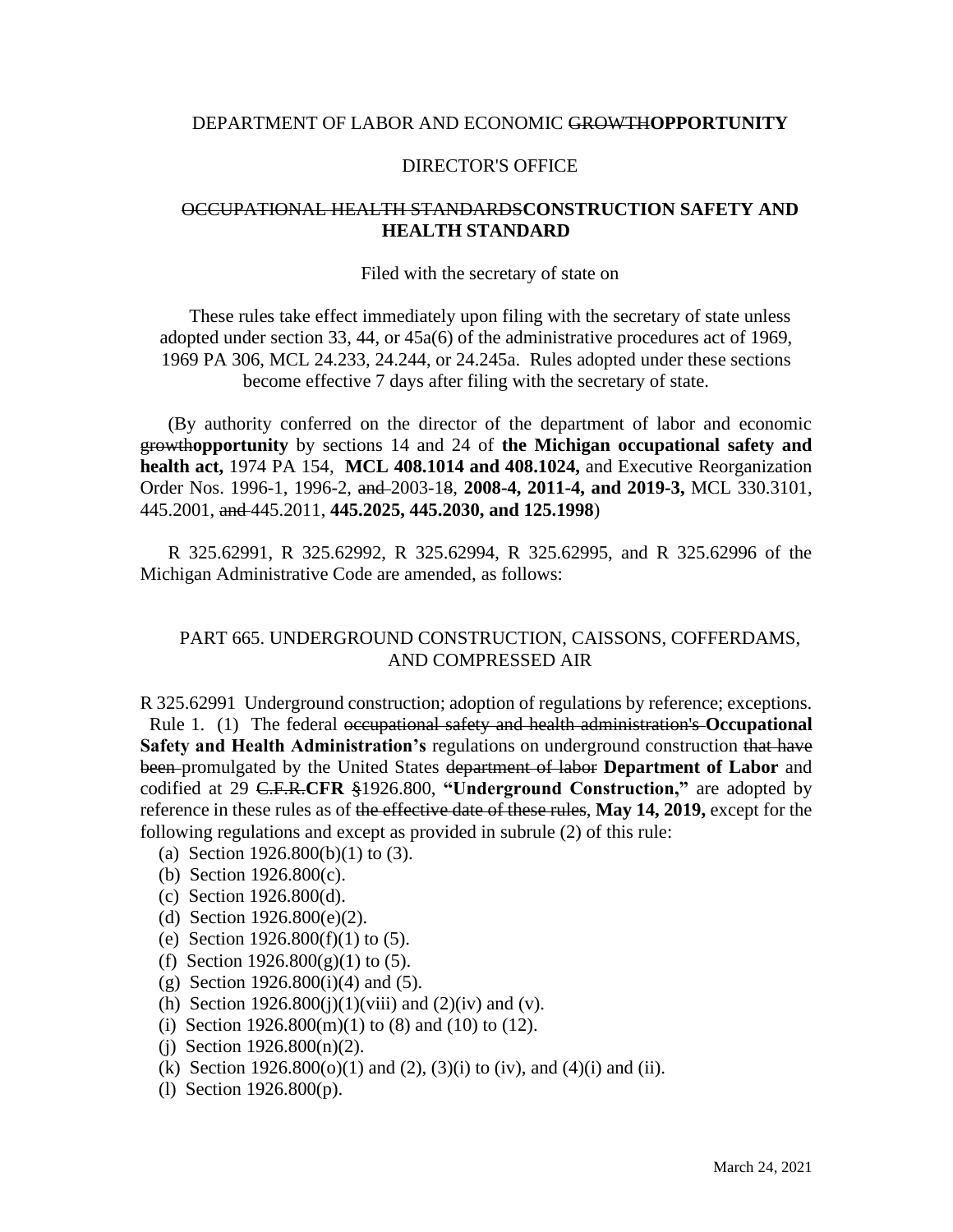(m) Section 1926.800(q).

(n) Section 1926.800(r)(1) to (3), (5), (6)(i)(A) and (C), (7) to (13)(i), and (14) to (17).

(o) Section 1926.800(s)(1) to (2).

(p) Section 1926.800(t)(1)(ii), (iv)(A) and (B), (vi), (2), (3)(i), (ii), (viii), (ix), (xi),  $(xviii)$  to  $(xxiii)$ , and  $(4)(ii)$  to  $(iv)$  and  $(vii)$ .

 (2) The following references in 29 C.F.R. §**CFR** 1926.800**, "Underground Construction,"** have the following meanings:

 (a) A reference to 29 C.F.R. §§**CFR** 1926.650 to 1926.652, subpart P, e**"E**xcavations,**"** means c**C**onstruction s**S**afety s**S**tandard Part 9. **"**Excavation, Trenching, and Shoring,**"** being R 408.40901 **to R 408.40953**et seq. of the Michigan Administrative Code.

 (b) A reference to 29 C.F.R. §§**CFR** 1926.950 to 1926.960, subpart V, **"Electric**  p"**P**ower t**T**ransmission and d**D**istribution,**"** means construction safety standard**Construction Safety Standard** Part 16. **"**Power Transmission and Distribution," being R 408.41601 **to R 408.41658**et seq. of the Michigan Administrative Code.

 (c) A reference to 29 C.F.R. §**CFR** 1926.55, **subpart D, "**gases, vapors, fumes, dusts, and mists, in subpart D**Gases, vapors, fumes, dusts, and mists,"** means occupational health standard**Construction Safety and Health Standard** Part 601. **"**Air Contaminants for Construction,**"** being R 325.60151 **to R 325.60161**et seq. of the Michigan Administrative Code.

 (d) A reference to 29 C.F.R. §**CFR** 1910.20 (redesignated as 1910.1020)**1910.1020**, access to employee exposure and medical records, in subpart Z**"Access to employee exposure and medical records,"** means occupational health standard**General Industry and Construction Safety and Health Standard** Part 470. **"**Employee Medical Records and Trade Secrets," being R 325.3451 **to R 325.3476** et seq. of the Michigan Administrative Code.

 (e) A reference to 29 C.F.R. §**CFR** 1926.65, hazardous waste operations and emergency response, in subpart D means occupational health standard**"Hazardous waste operations and emergency response," means Construction Safety and Health Standard** Part 432**632**. **"**Hazardous Waste Operations and Emergency Response **in Construction**,**"** being R 325.52101 et seq. of the Michigan Administrative Code**R 325.63201**.

 (f) A reference to 29 C.F.R. §**CFR** 1926.56, illumination, in subpart D**"Illumination,"** means construction safety standard**Construction Safety and Health Standard** Part 1. **"**General Rules,**"** R 408.40133 Illumination of the Michigan Administrative Code**R 408.40101 to R 408.40134**.

 (g) A reference to 29 C.F.R. §§**CFR** 1926.150 to 1926.159, subpart F, fire prevention and protection**"Fire Protection and Prevention,"** means construction safety standard**Construction Safety Standard** Part 18. **"**Fire Protection and Prevention,**"** being R 408.41801 et seq. the Michigan Administrative Code**R 408.41801 to R 408.41884**.

 (h) A reference to 29 C.F.R. §§**CFR** 1926.350 to 1926.354, subpart J, **"**welding and cutting**Welding and Cutting**,**"** means construction safety standard**Construction Safety Standard** Part 7. **"**Welding and Cutting,**"** being R 408.40701 et seq. of the Michigan Administrative Code**R 408.40701 to R 408.40762**.

 (i) A reference to 29 C.F.R. §§**CFR** 1926.400 to 449, subpart K, electrical**"Electrical**,**"** means construction safety standard**Construction Safety Standard** Part 17. **"**Electrical Installations,**"** being R 408.41701 et seq. of the Michigan Administrative Code**R 408.41701 to R 408.41734**.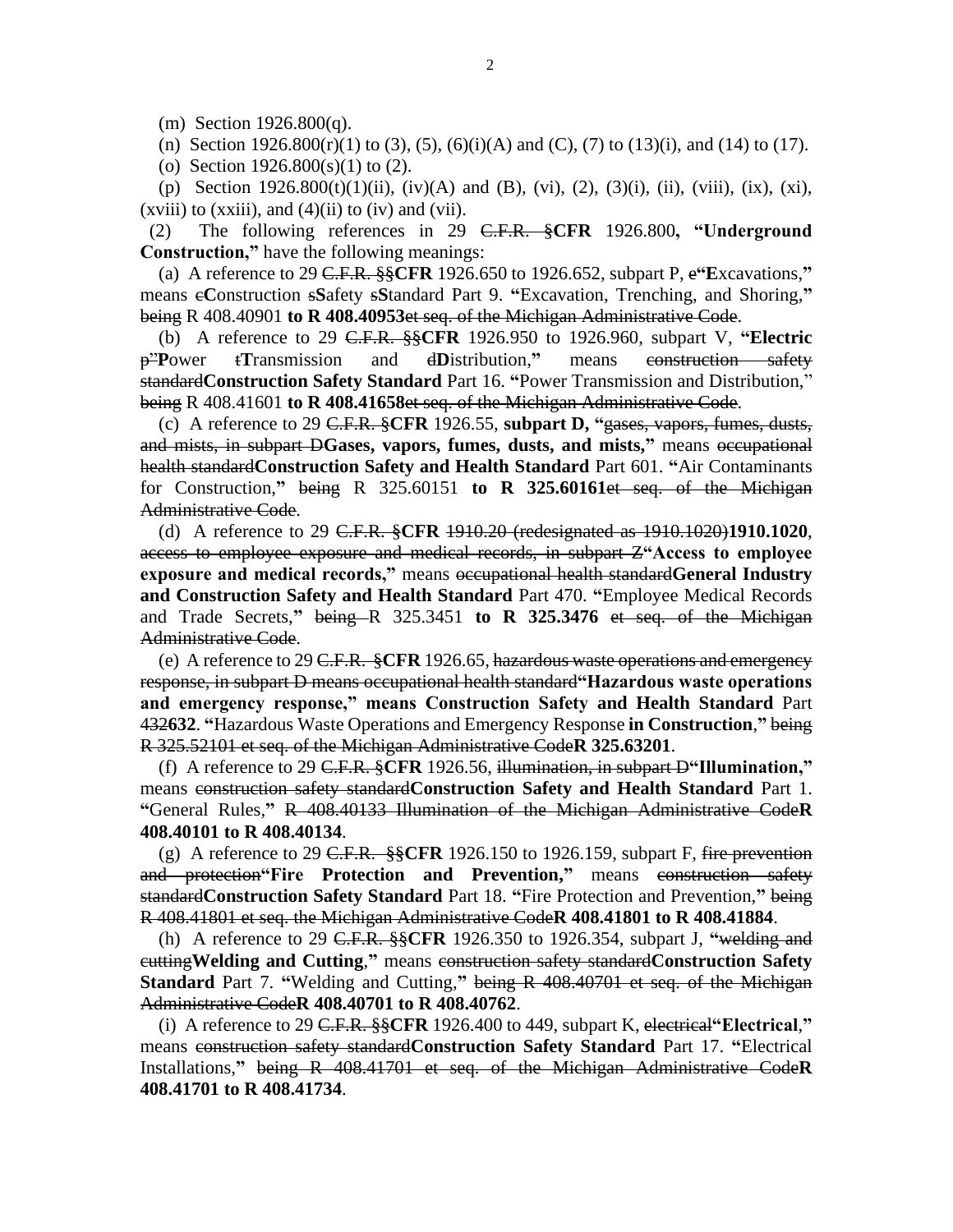(j) A reference to 29 C.F.R. §§**CFR** 1926.550 to 1926.556, subpart N, cranes, derricks, hoists, elevators, and conveyors **"Helicopters, Hoists, Elevators, and Conveyors**,**"** means construction safety standard**Construction Safety and Health Standard** Part 10. Lifting and Digging Equipment **"Cranes and Derricks**,**"** being R 408.41001a et seq. of the Michigan Administrative Code**R 408.41001 to R 408.41099a**.

 (k) A reference to 29 C.F.R. § 1926.550, cranes and derricks, in subpart N means construction safety standard Part 10. Lifting and Digging Equipment, being R 408.41001a et seq. of the Michigan Administrative Code.

 (l) A reference to 29 C.F.R. § 1926.552, material hoists, personnel hoists and elevators, in subpart N means construction safety standard Part 10. Lifting and Digging Equipment, being R 408.41065a of the Michigan Administrative Code.

 (3) The adopted federal regulations shall have the same force and effect as a rule promulgated under **the Michigan occupational safety and health act,** 1974 PA 154, being §**MCL** 408.1001 **to 408.1094** et seq. of the Michigan Compiled Laws.

R 325.62992 Caissons; adoption of regulations by reference.

 Rule 2. (1) The federal occupational safety and health administration's **Occupational Safety and Health Administration's** regulations on caissons that have been promulgated by the United States department of labor **Department of Labor** and codified at 29 C.F.R. §**CFR** 1926.801 are adopted by reference in these rules as of the effective date of these rules, except for the following sections:

- (a) 1926.801(b).
- (b) 1926.801(c).

 (2) The adopted federal regulations shall have the same force and effect as a rule promulgated under **the Michigan occupational safety and health act,** 1974 PA 154, being §**MCL** 408.1001 **to 408.1094** et seq. of the Michigan Compiled Laws.

R 325.62994 Compressed air; adoption of regulations by reference.

 Rule 4. (1) The federal occupational safety and health administration's **Occupational Safety and Health Administration's** regulations on compressed air that have been promulgated by the United States department of labor **Department of Labor** and codified at 29 C.F.R. §**CFR** 1926.803 are adopted by reference in these rules as of the effective date of these rules.

(2) The following references in 29 C.F.R. §**CFR** 1926.803 have the following meanings:

 (a) A reference to 29 C.F.R. §**CFR** 1926.800**1926.50 to 1926.66**, subpart D, **"**occupational health and environmental controls**Occupational Health and Environmental Controls**,**"** means occupational health construction standards.

 (b) A reference to 29 C.F.R. §§**CFR** 1926.400 to 449, subpart K, electrical**"Electrical**,**"** means construction safety standard**Construction Safety Standard** Part 17. **"**Electrical Installations," being R 408.41701 et seq. of the Michigan Administrative Code**R 408.41701 to R 408.41734**.

 (c) A reference to 29 C.F.R. §**CFR** 1926.900 to 1926.914, subpart U, **"**b**B**lasting and **the** u**U**se of **eE**xplosives,**"** means construction safety standard**Construction Safety Standard** Part 27. **"**Blasting and Use of Explosives,**"** being R 408.42701 et seq. of the Michigan Administrative Code**R 408.42701 to R 408.42799**.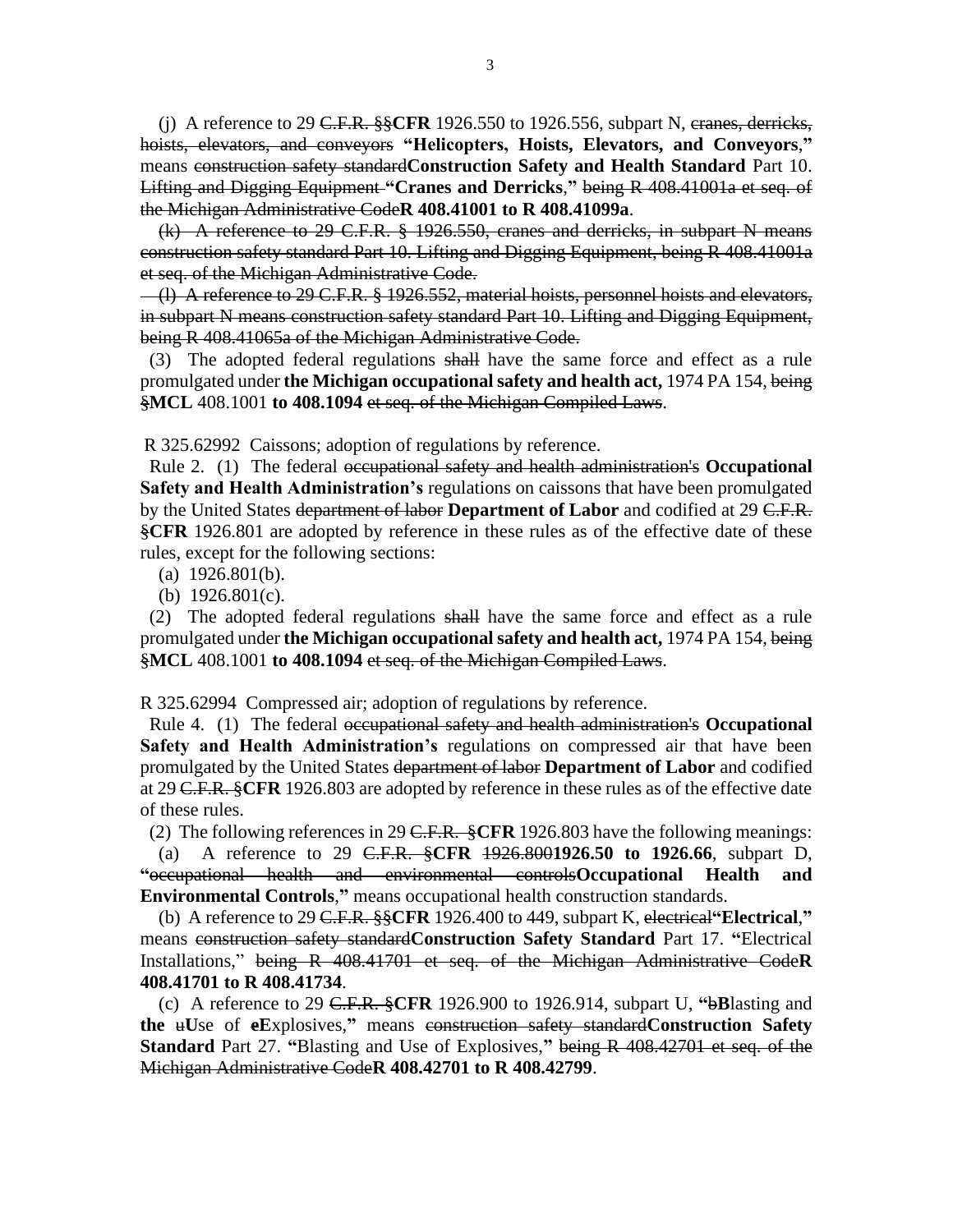(d) A reference to 29 C.F.R. §**CFR** 1926.500 to 1926.503, subpart M, **"**f**F**all p**P**rotection,**"** means construction safety standard**Construction Safety Standard** Part 45. **"**Fall Protection,**"** being R 408.44501 et seq. of the Michigan Administrative Code**R 408.44501 to 408.44502**.

 (e) A reference to 29 C.F.R. §§**CFR** 1926.800 to 804, subpart S, **"**underground construction, caissons, cofferdams, and compressed air**Underground Construction, Caissons, Cofferdams, and Compressed Air**,**"** means construction safety standard**Construction Safety and Health Standard** Part 14. **"**Tunnels, Shafts, Caissons, and Cofferdams,**"** being R 408.41401 et seq. of the Michigan Administrative Code**R 408.41401 to R 408.41483** and occupational health standard**Construction Safety and Health Standard** Part 665. **"**Underground Construction, Caissons, Cofferdams, and Compressed Air,**"** being R 325.62991 et seq. of the Michigan Administrative Code**R 325.62991 to R 325.62996**.

 (3) The adopted federal regulations shall have the same force and effect as a rule promulgated under **the Michigan occupational safety and health act,** 1974 PA 154, being §**MCL** 408.1001 **to 408.1094**et seq. of the Michigan Compiled Laws.

R 325.62995 Definitions applicable to underground construction, caissons, cofferdams, and compressed air; adoption by reference.

 Rule 5. (1) The federal occupational safety and health administration's **Occupational Safety and Health Administration's** definitions applicable to underground construction, caissons, cofferdams, and compressed air that have been promulgated by the United States department of labor and codified at 29 C.F.R. §**CFR** 1926.804 are adopted by reference in these rules as of the effective date of these rules.

 (2) The adopted federal regulations shall have the same force and effect as a rule promulgated under **the Michigan occupational safety and health act,** 1974 PA 154, being §**MCL** 408.1001 **to 408.1094**et seq. of the Michigan Compiled Laws.

R 325.62996 Availability of documents.

 Rule 6. **(1)** The federal regulations adopted by reference in these rules are available without cost as of the time of adoption of these rules from the United States Department of Labor, OSHA, 801 South Waverly, Room 306, Lansing, Michigan 48917 or via the internet at web-site **website**: www.osha.gov, or from the Michigan Department of Labor and Economic Growth**Opportunity**, MIOSHA Standards **and FOIA** Section, **530 W. Allegan Street,** P.O. Box 30643, Lansing, Michigan 48909.

 (2) The following Michigan occupational safety and health standards are referenced in these rules. Up to 5 copies of these standards may be obtained at no charge from the Michigan Department of Labor and Economic Growth**Opportunity**, MIOSHA, Standards **and FOIA** Section, 7150 Harris Drive**530 W. Allegan Street**, P.O. Box 30643, Lansing, Michigan, 48909-8143 or via the internet at web-site **website**: www.michigan.gov/mioshastandards. For quantities greater than 5, the cost, as of the time of adoption of these rules, is 4 cents per page.

 (a) Construction Safety **and Health** Standard Part 1**. "**General Rules,**"** R **408.40101 to** 408.40133**R 408.40134** .

 (b) Construction Safety Standard Part 7**. "**Welding and Cutting,**"** R 408.40701 **to R 408.40762**et seq.